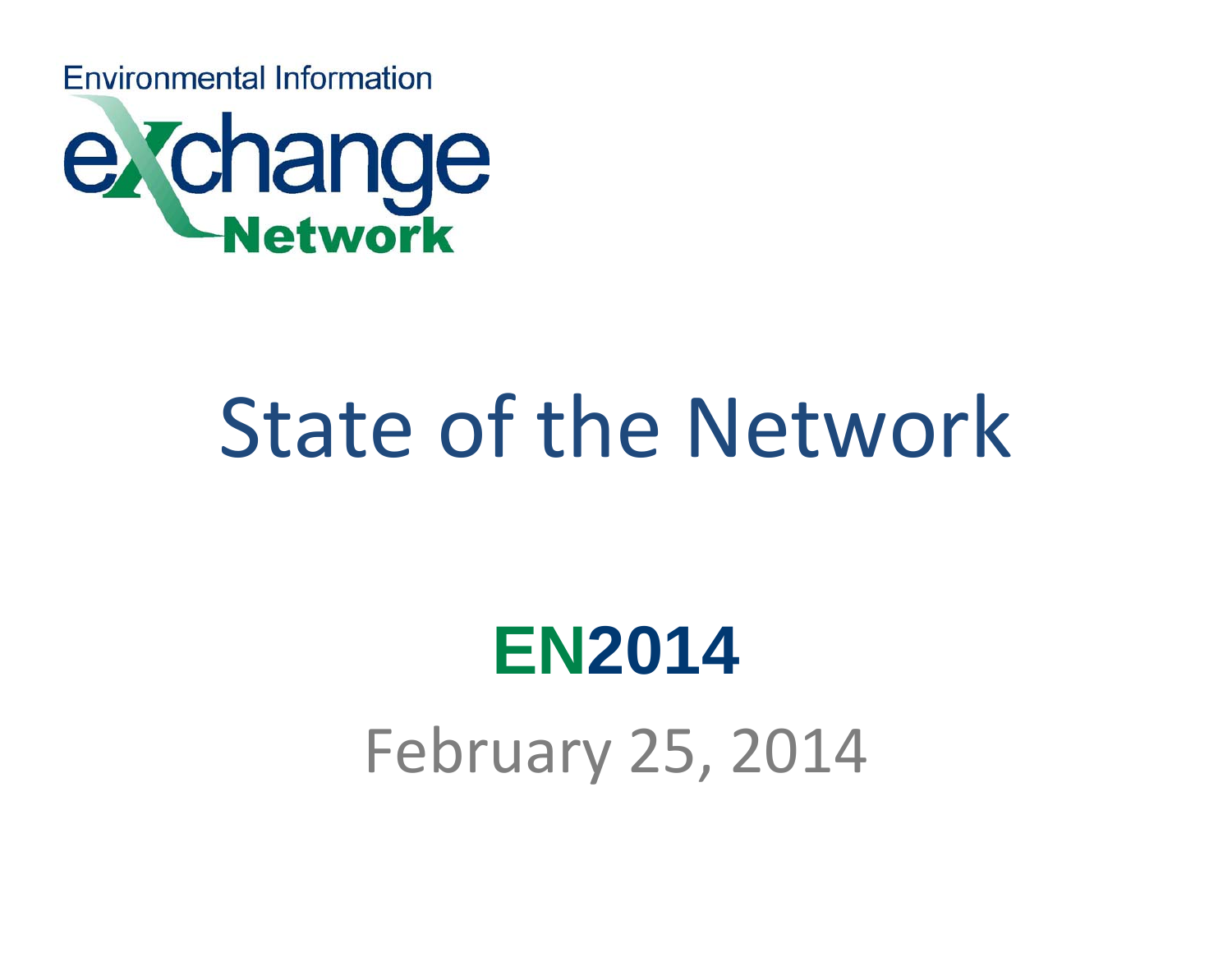

## $\boldsymbol{\Theta}$

# Where We've Been

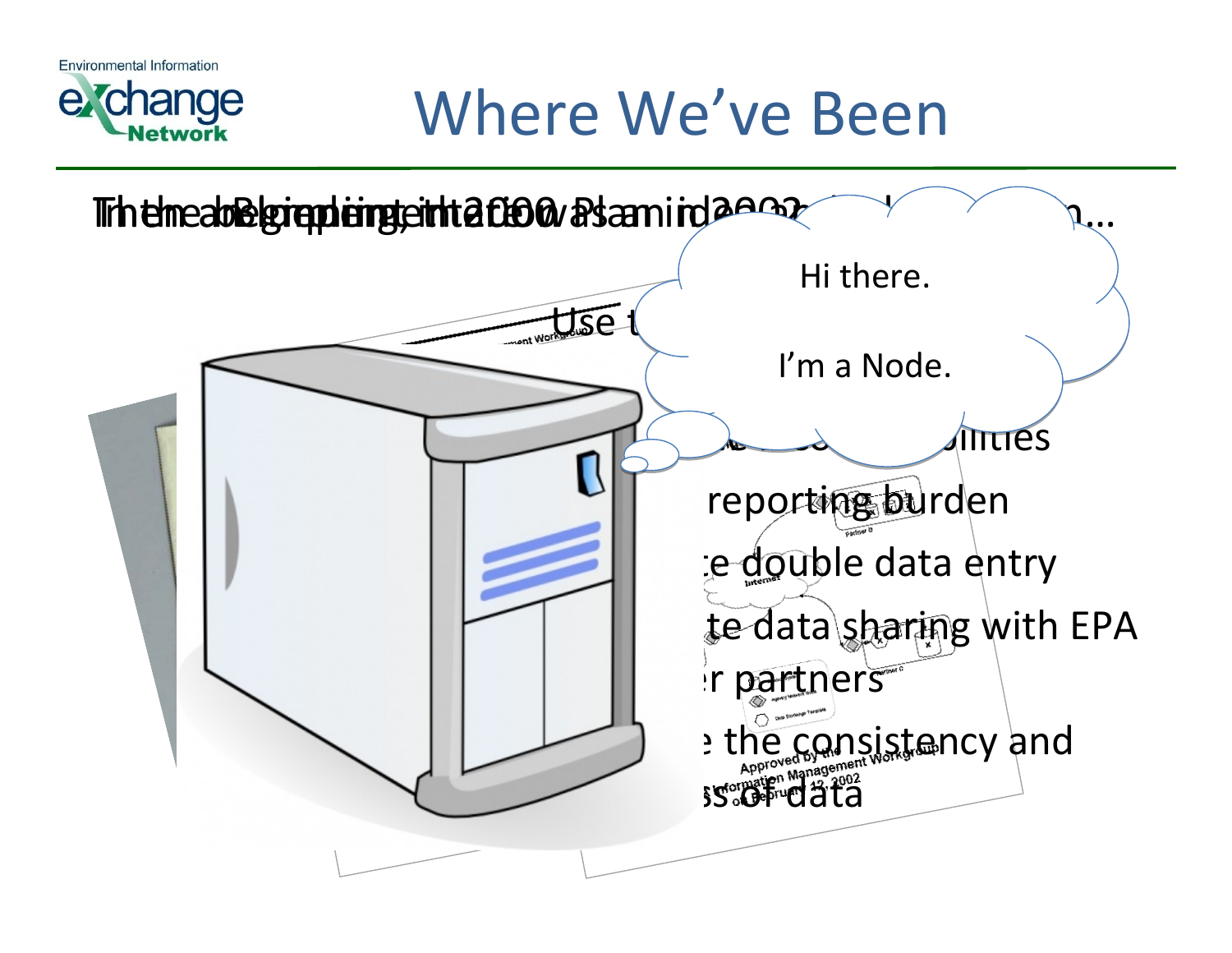**Environmental Information** 



# EN Nodes in 2008

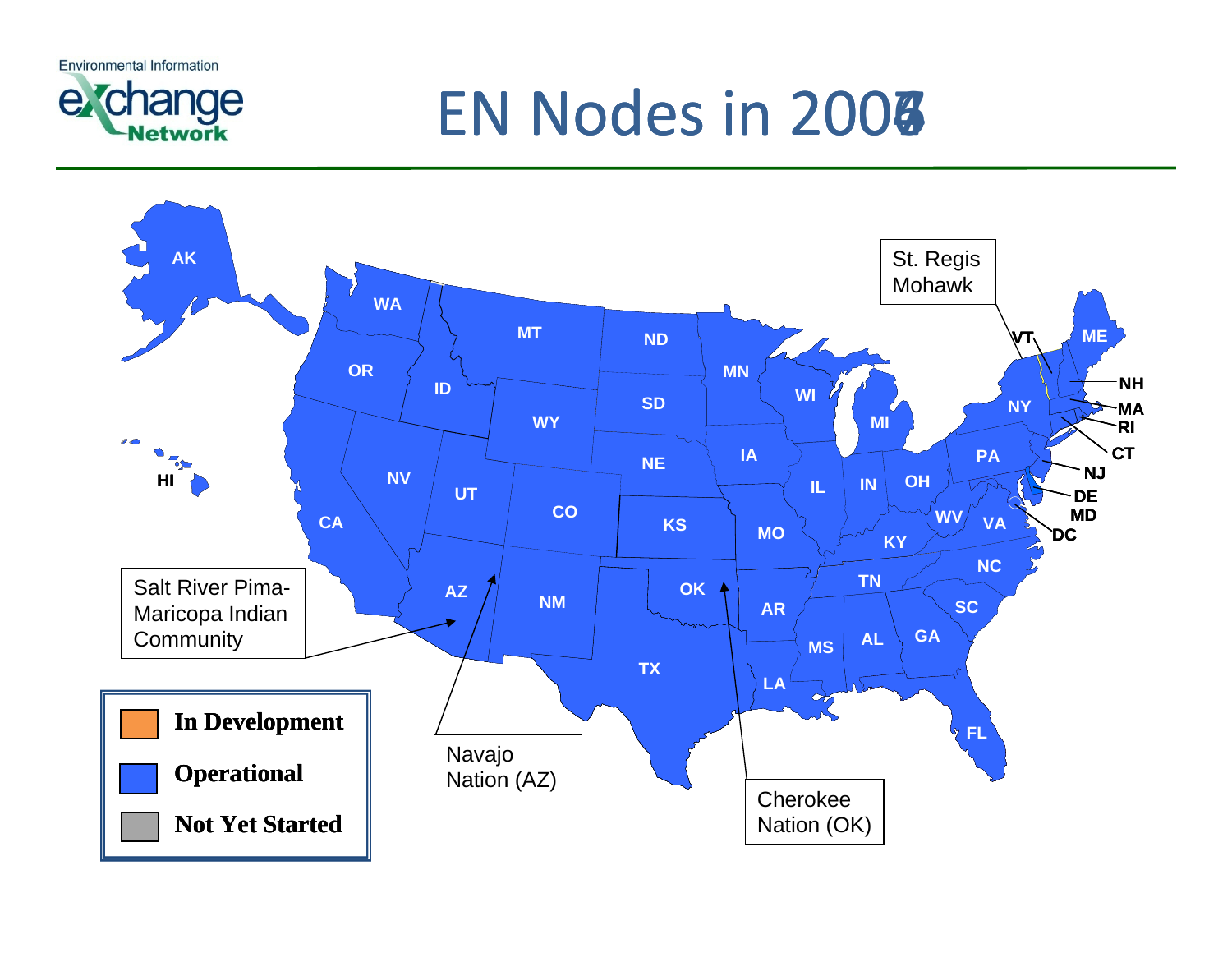



### Phase 1 of the Network

- Established foundational technologies
	- Nodes, common XML schema formats, and data standards
- Emphasized 10 priority data flows associated with regulatory reporting
- Goal of transitioning 10 priority data flows to the Network by 2012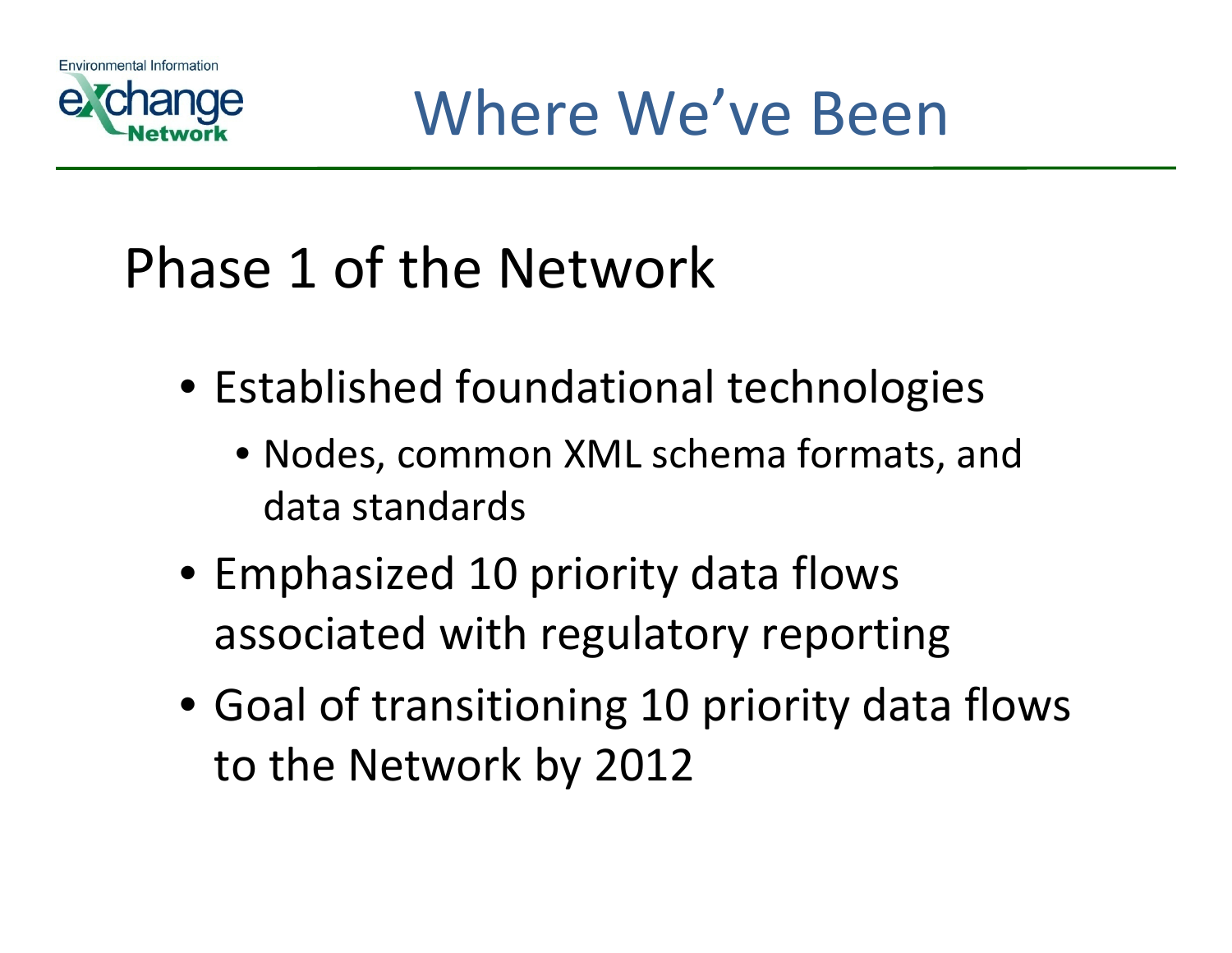



- 8 of 10 data flows exclusively use the Network
	- $\checkmark$  Water Quality Exchange (WQX)
	- $\checkmark$ Emission Inventory System (EIS)
	- $\sqrt{ }$ Underground Injection Controls (UIC)
	- ICIS‐NPDES
	- $\checkmark$  Toxic Release Inventory (TRI)
	- $\checkmark$  Beach Notification
	- $\checkmark$ Facility ID
	- $\checkmark$  Air Quality System
- SDWIS and RCRAInfo offer Network flows alongside alternatives
- Partners can choose the EN solution that best meets their needs
	- Nodes, EN Services Center, Other EN‐based tools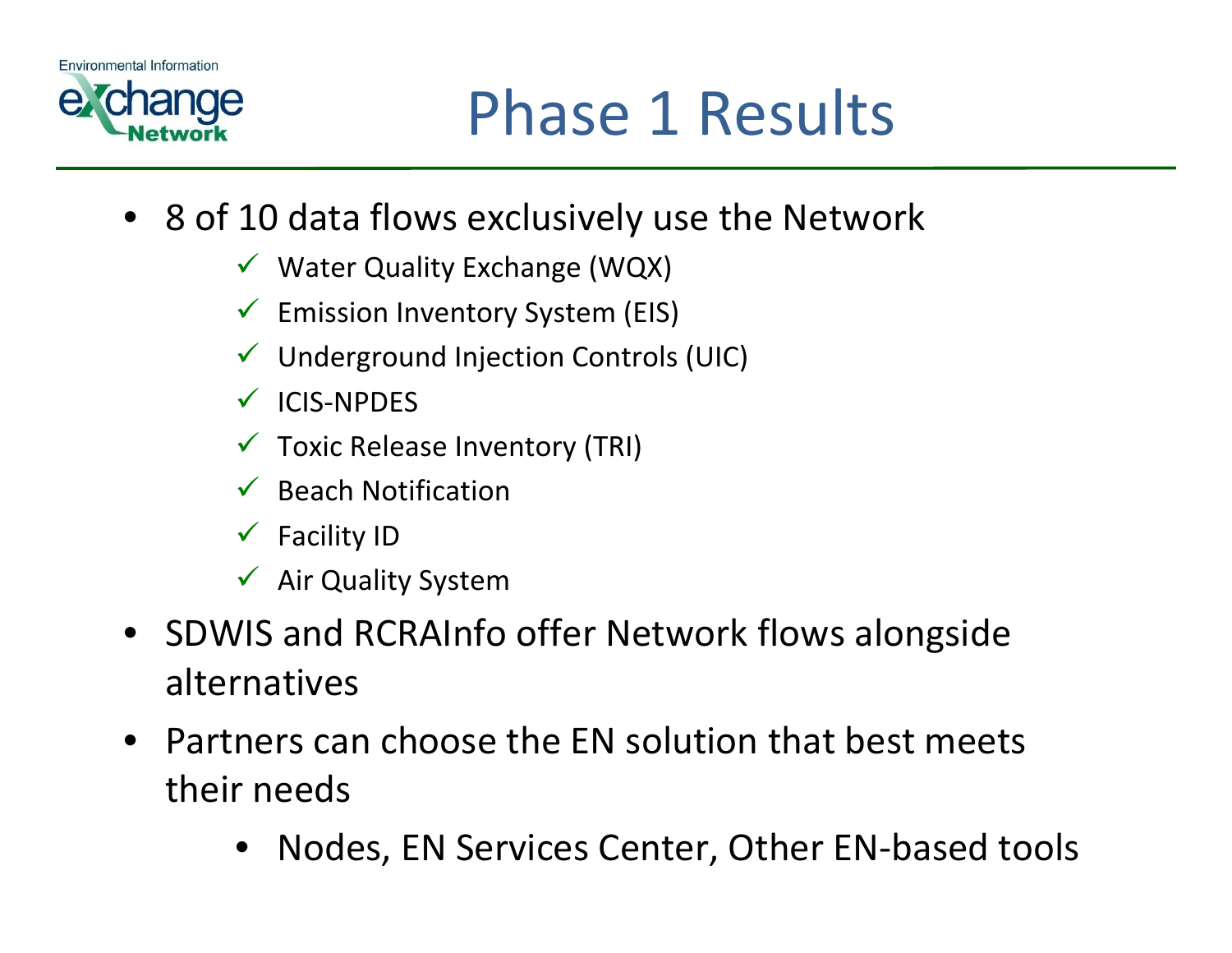



#### Phase 1 of the Network

- Technical foundation and standards
- Emphasized reporting to EPA
- Largely limited to Network of Co-regulators

Phase 2

- ENLC crafted <sup>a</sup> plan for Phase 2 in 2012‐2013
- Will build on our success to create <sup>a</sup> broader Network that enables partners to more easily find, access, and use data to better understand, manage, and protect human health and the environment.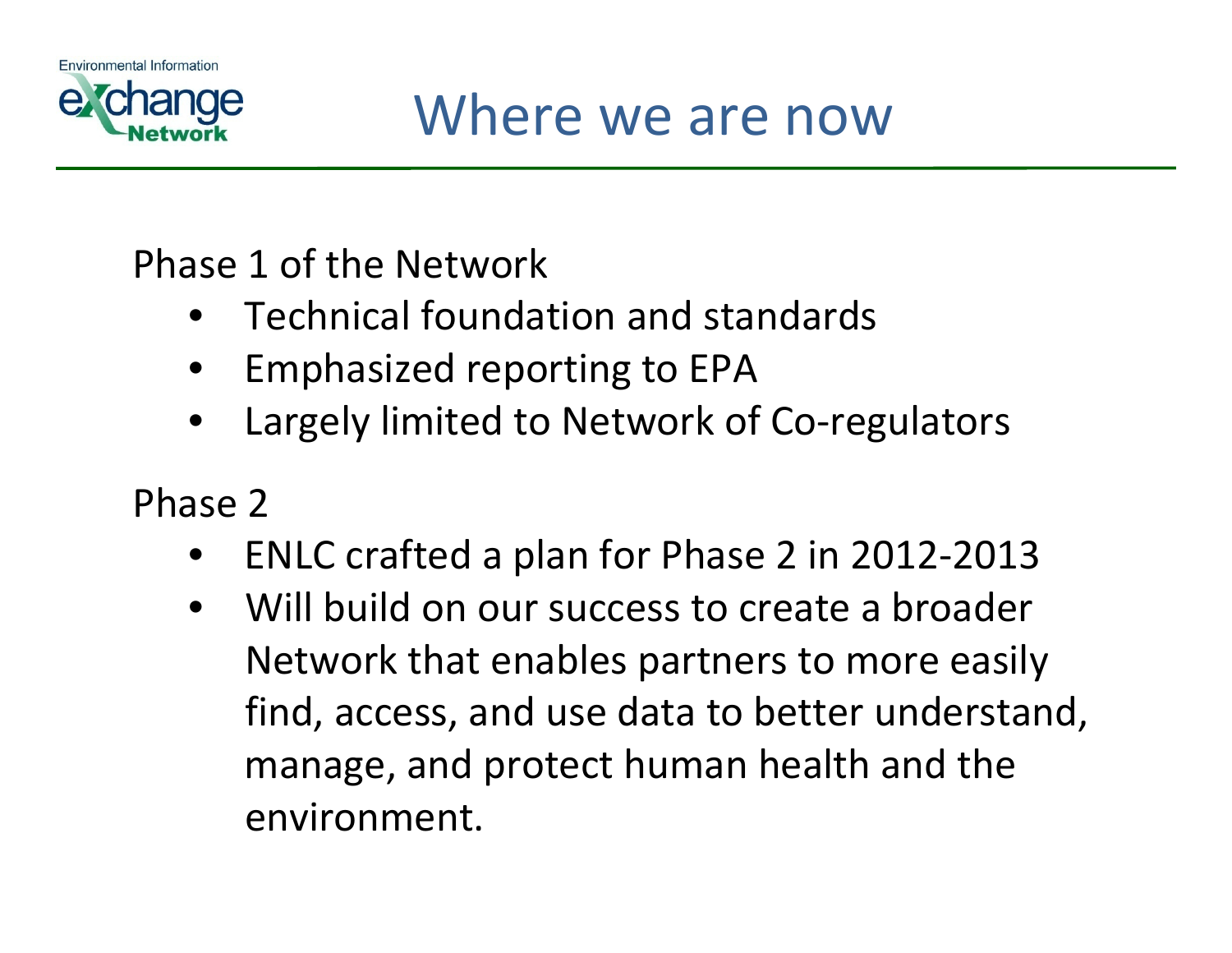

- The Exchange Network Becomes Increasingly Usable, Efficient, and Sustainable.
- The Exchange Network Becomes Increasingly Relevant and Valuable to <sup>a</sup> Broadening Community of Partners and Consumers.
- The Network Enables Better Decisions Through Timely, Accessible, and Useful Environmental Information.
- The Exchange Network and its Partners Have Adequate Resources for Implementation, Operations, and Maintenance.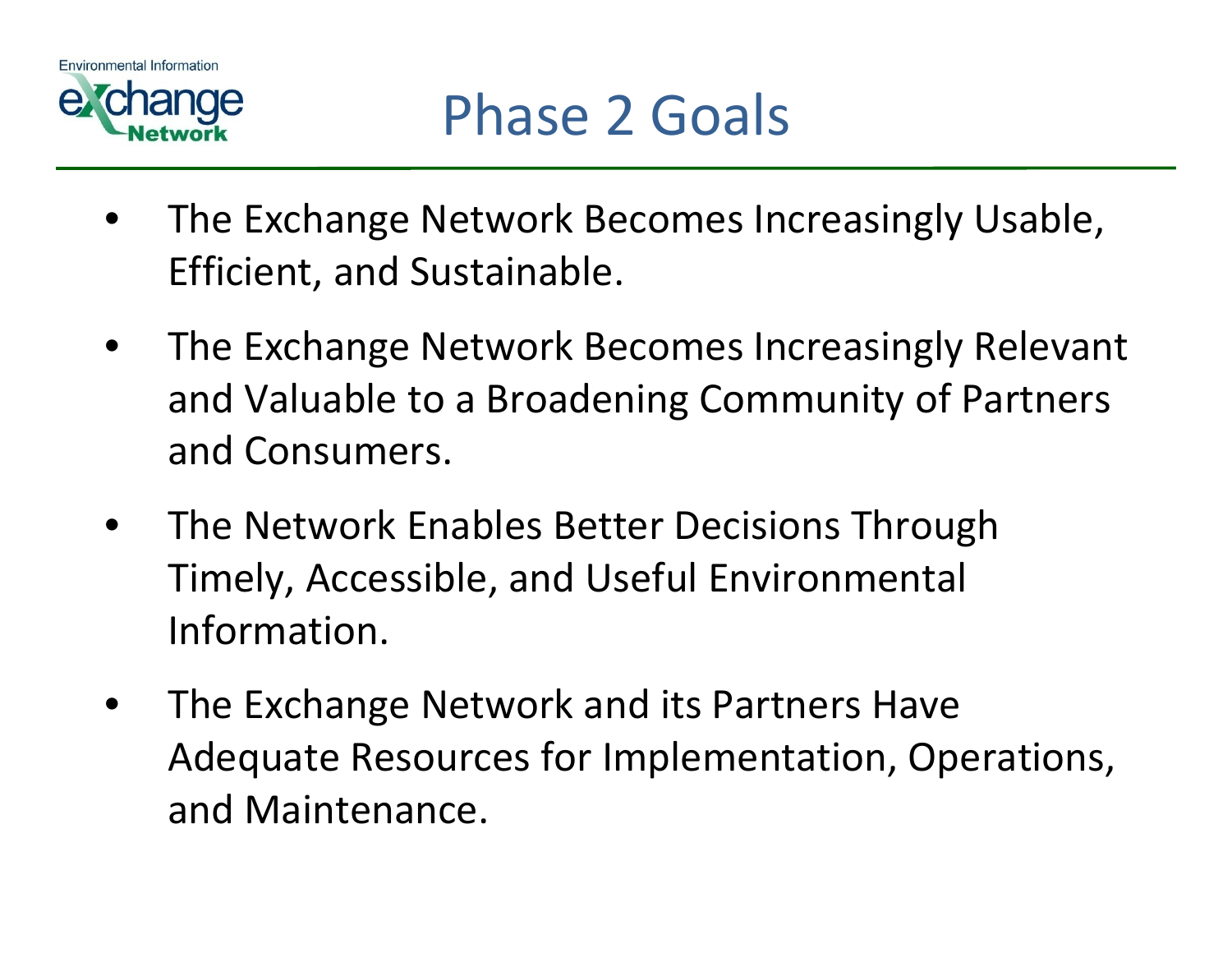## Can you give me an example?

Institutional Controls (ICs) are legal instruments that help keep people away from bad stuff.

Easy access to IC data is important for regulators, local governments, land owners, land use planners, real estate professionals, construction industry, utilities…

Terradex has <sup>a</sup> web‐based tool called LandWatch that acts as a file cabinet and <sup>a</sup> smoke alarm for ICs

Web services can help regulators make IC data more readily available to power LandWatch and other tools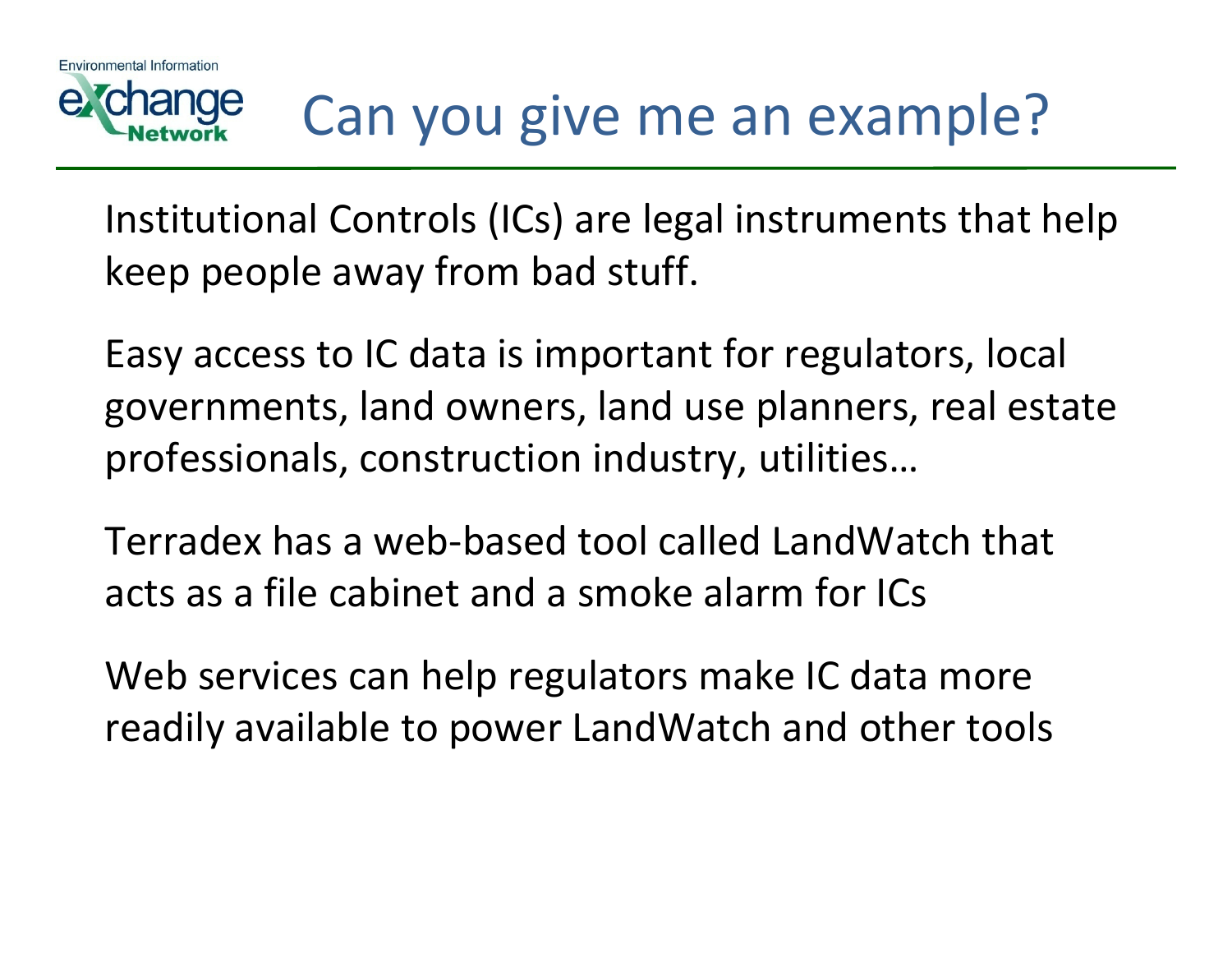



### IC Connections to Phase 2

- Engages new partners beyond our existing Network
- Public/private partnerships
- Partner with 3<sup>rd</sup> party developers with close relationships to data consumers
- Web services for easier data access and use
	- New design approaches that compliment existing EN services and lower the bar to participation
	- RESTful web services and Application Programming Interfaces (APIs)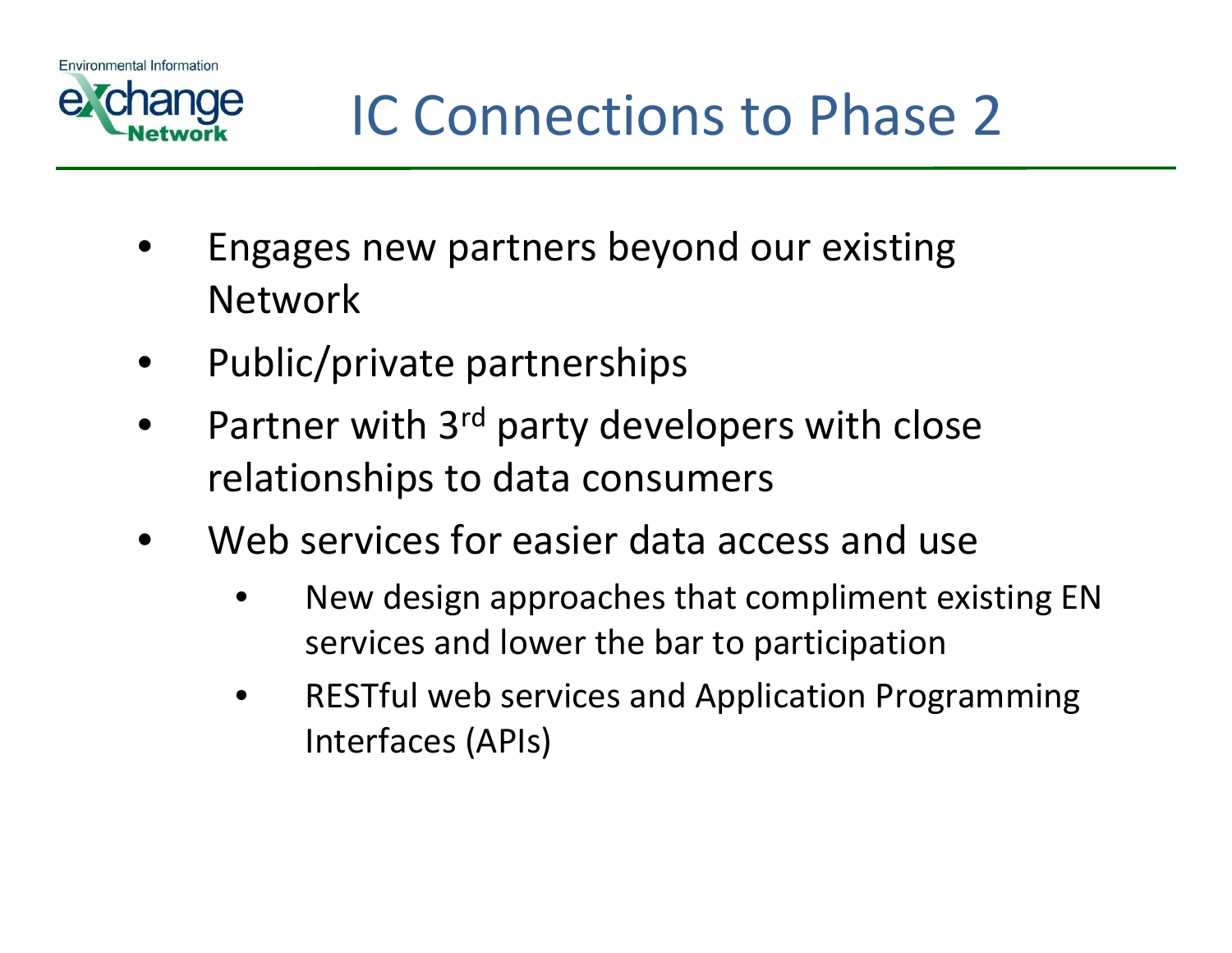**Environmental Information** 



### EN Governance Changes

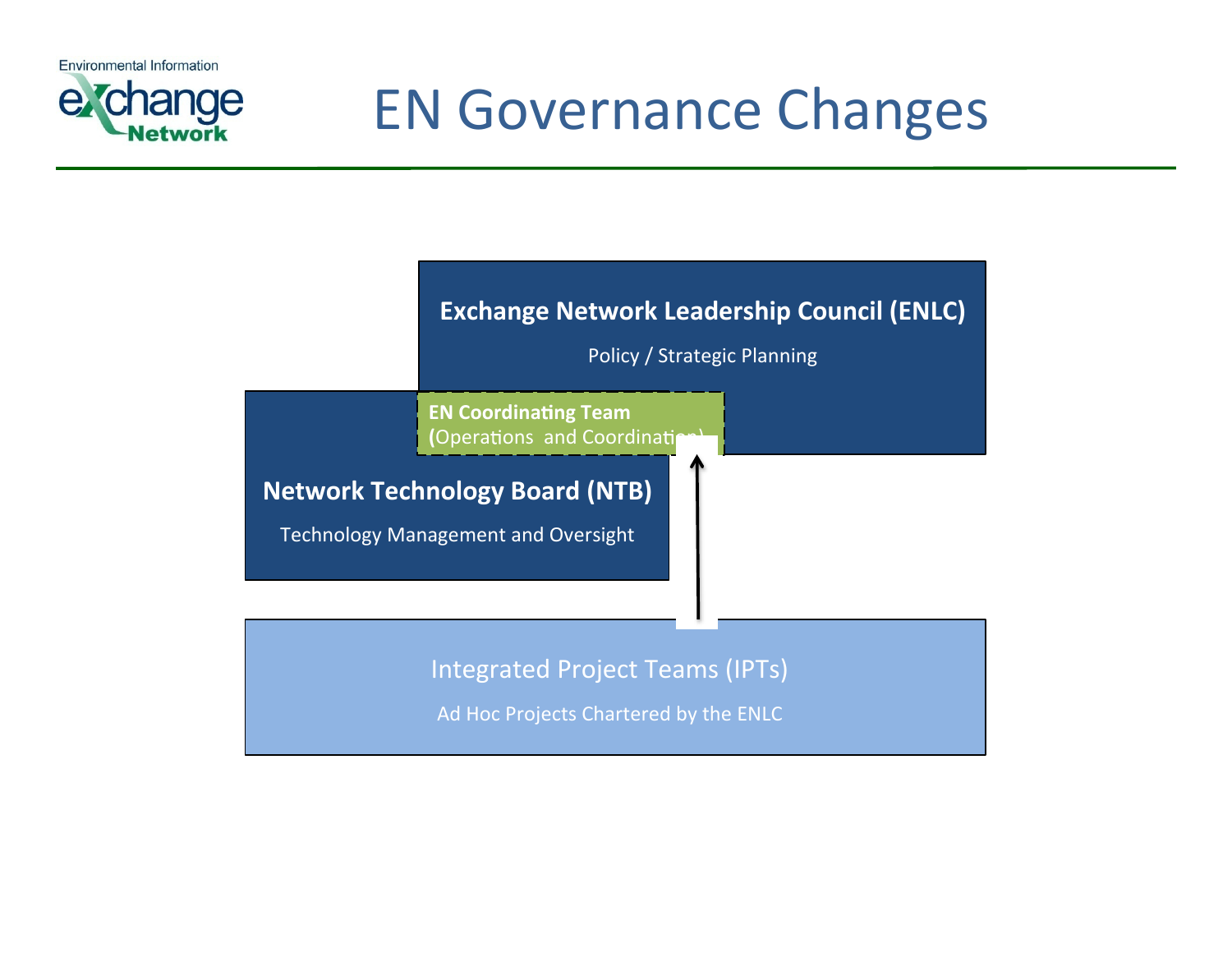



### **E‐Enterprise for the Environment**

is a joint initiative of States and EPA to improve environmental outcomes and dramatically enhance service to the regulated community and the public by maximizing the use of advanced monitoring and information technologies, optimizing operations, and increasing transparency.